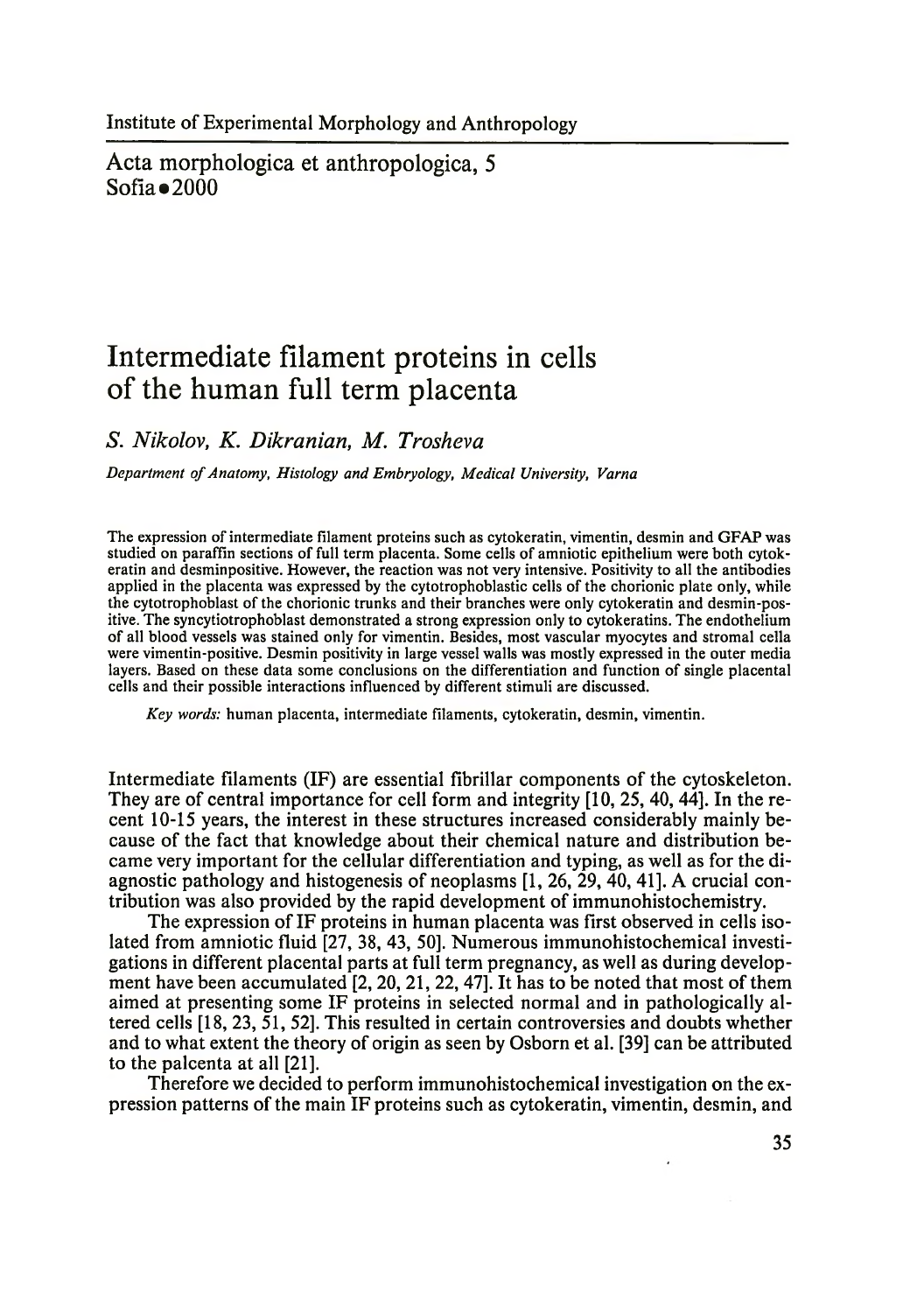glial fibrillary acidic protein (GFAP) in all cells located within the human full term placenta. We hope to be able to provide new evidence in an attempt to contribute to the clarification of certain issues of the nature, differentiation and function of placental cells.

### Material and Methods

The study covered the amnionic epithelium, free cytotrophoblast cells of the chorion plate and all the cells (vascular wall, stroma and cytotrophoblast cells, as well as syncytiotrophoblast) of the villous tree from 25 human full term placentas after normal pregnancy. The expression of IF proteins such as cytokeratin, vimentin, desmin, and GFAP (Table 1) was demonstrated on formaldehyde-fixed paraffin sections by

| Antibody        | Kind          | Manufacturer      | Peculiarities                                                         |  |
|-----------------|---------------|-------------------|-----------------------------------------------------------------------|--|
| Vimentin        | 1. monoclonal | Zymed (USA)       | both antibodies were tested on the same<br>sections                   |  |
|                 | 2. monoclonal | <b>Boehringer</b> |                                                                       |  |
|                 |               | (Germany)         | identical results were obtained                                       |  |
| Desmin          | monoclonal    | Zymed (USA)       | it was tested on human blood vessels                                  |  |
| <b>GFAP</b>     | polyclonal    | Zymed (USA)       | it was tested on spinal cord sections                                 |  |
| Cytokeratin PAN | polyclonal    | Zymed (USA)       | it binds to cytokeratin polypeptides 4, 5, 6,<br>7, 8, 10, 13, and 18 |  |

T a b l e 1. List of antibodies used in the study

the streptavidin-biotin immunoperoxidase method [17]. ZYMED Histostain SP (USA) kit was used. Selected sections were poststained with Meyer's haematoxillin. Controls: negative controls were made with the omission of the primary antibody and with NGS, positive controls were incubated with antisera to CD31 to label selectively stained endothelial cells. Observations were made by Zetopan photomicroscope (Reichert, Austria).

#### Results

The cells of the amnionic epithelium facing the amniotic fluid demonstrate cytokeratin immunopositivity (Fig.  $1-a$ ). However, this reaction was not strong. It was irregularly distributed in epithelial cells; there were also cells which remained unstained. We counted only the strongly positive amniocytes on numerous sections which were slightly above 50-55% of all. The (PAN) Cytokeratin antibody used in our study is shown to react with broad spectrum of cytokeratins  $-4$ , 5, 6, 8, 10, 13, and 18. The reaction product was fine-granular and was located mainly laterobasally in the cell. Another finding was the presence of amniocytes showing moderate desmin immunopositivity (Fig. 1 *-b)* with intracellular distribution similar to that of cytokeratin. However, less than 40% of all amniocytes were stained.

The trophoblastic cells located free — as single cells, or in groups within the chorionic plate (cytotrophoblast of the chorionic plate) displayed a strong immunopositivity to cytokeratin (Fig.  $2 - a$ ). The reaction product was fine granular in the immediate vicinity of the nucleus. The Langhans' cells of the villous tree were also cytokeratin-positive (Fig. 3). The trophoblastic cells of the chorionic plate reacted also strongly to desmin and vimentin (Fig.  $2 - b$ , c), and the reaction could be de-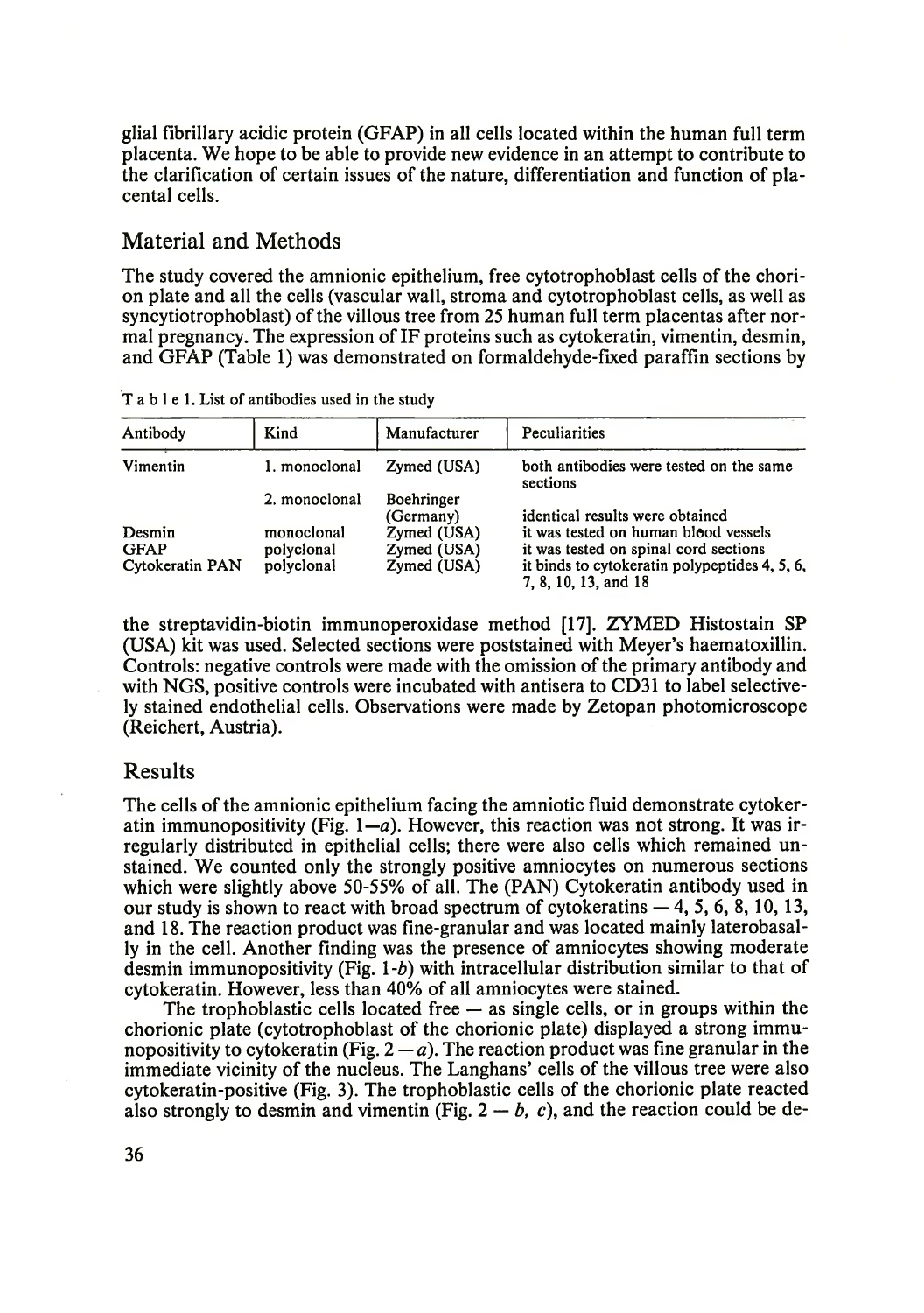

Fig. 1. Amnionic epithelium: cytokeratin *(a)* and desmin-positive (*b*) cells Poststaining with Mayer's haematoxillin (x200)



Fig. 2. IF protein expression in cytotrophoblastic cells of the chorionic plate *a —* cytokeratin; *b —* desmin; *c —* vimentin; *d —* GFAP (x300)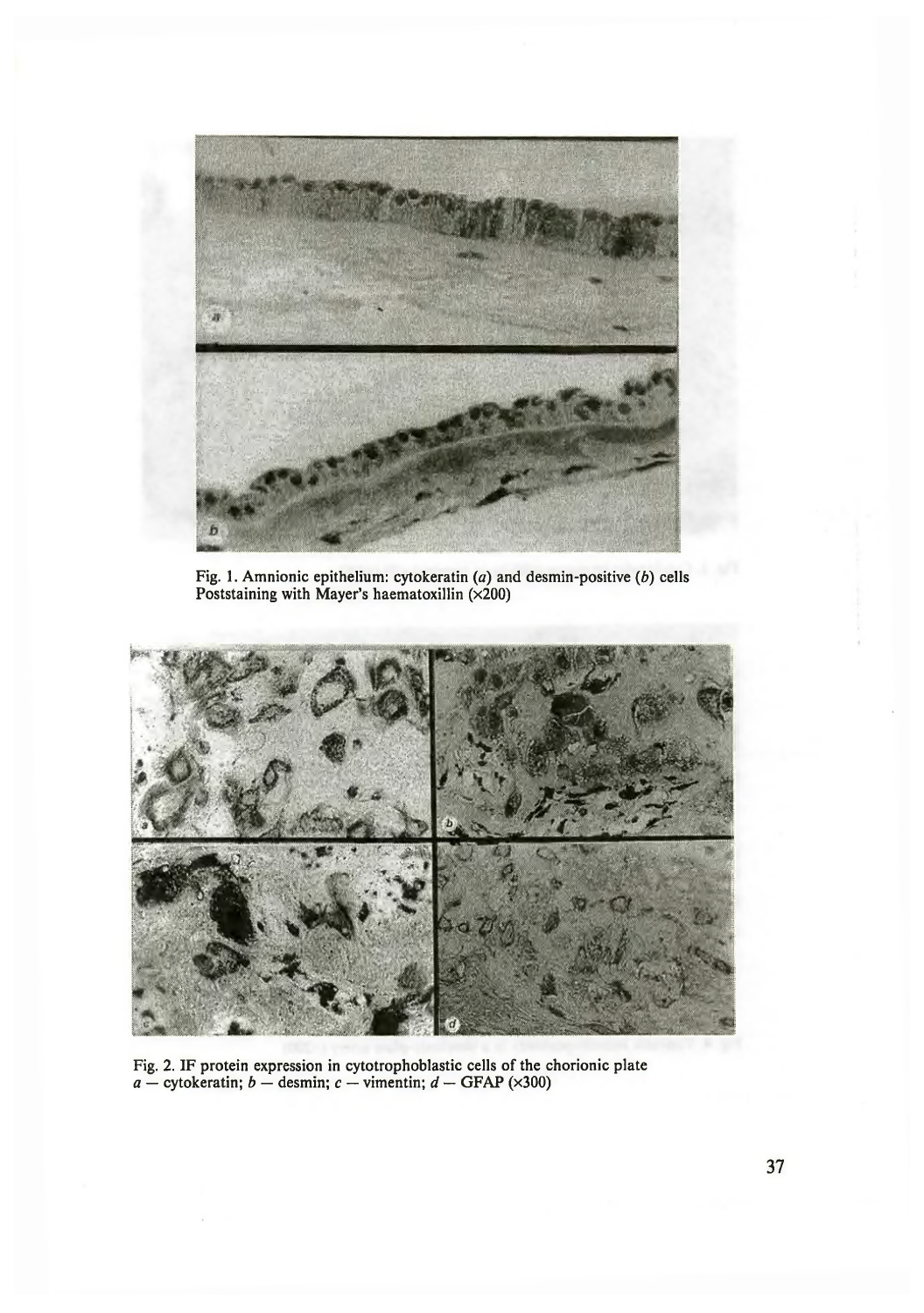

Fig. 3. Cytokeratin immunopositivity in terminal villi (x400)



Fig. 4. Vimentin immunopositivity in a chorionic-plate artery  $(x200)$ 

**COMPANY**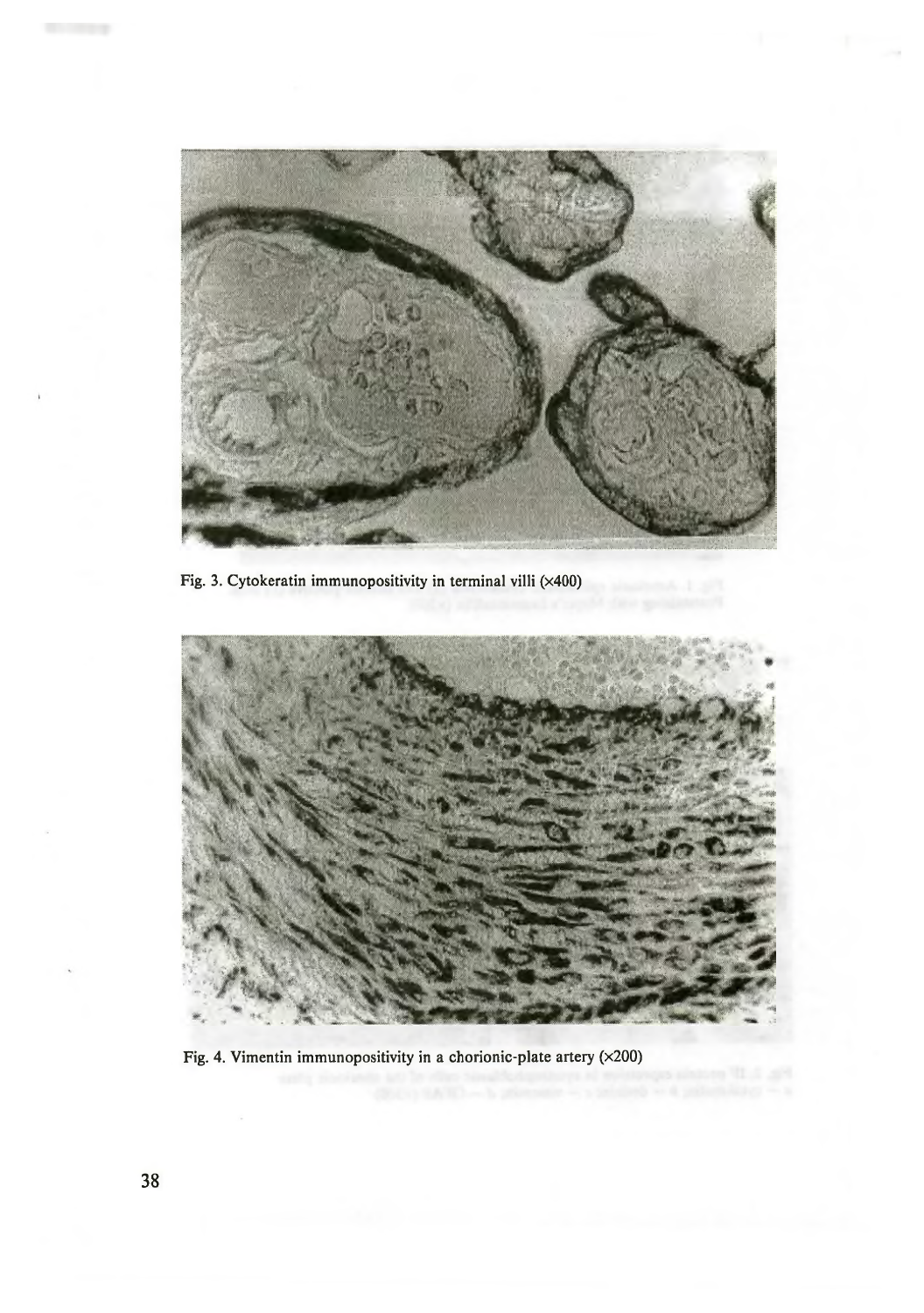Fig. 5. Desmin expression in differrent placental parts

*a —* cross section of a villous-trunk artery: intensively stained myocytes of the external media; desminpositive stromal cells ( $\times$ 200); *b* — small-sized chorionicplate artery and vein; desmin-positive myocytes ( $\times$ 100);  $c$  – cross-section of primary-villous-trunk branchings (x200). Poststaining with Mayer's haematoxillin



tected in the cellular matrix. GFAP was detected also only in these cells, although the staining was less intensive (Fig. 2 — *d).* Cytotrophoblasts of other localizations such as those in the villi remained GFAP-negative.

The syncytiotrophoblast forming an integral cytoplasmatic cover on the surface of all villi and partially also on the chorionic plate facing the intervillous space reacted strongly to cytokeratin (Fig. 3). It was, however, completely negative to other IF proteins.

Endothelial cells (EC) were vimentin-positive in all placental vessels (Fig. 4, 6 *a, b).* The expression pattern of IF proteins in vascular myocytes (SMC) in different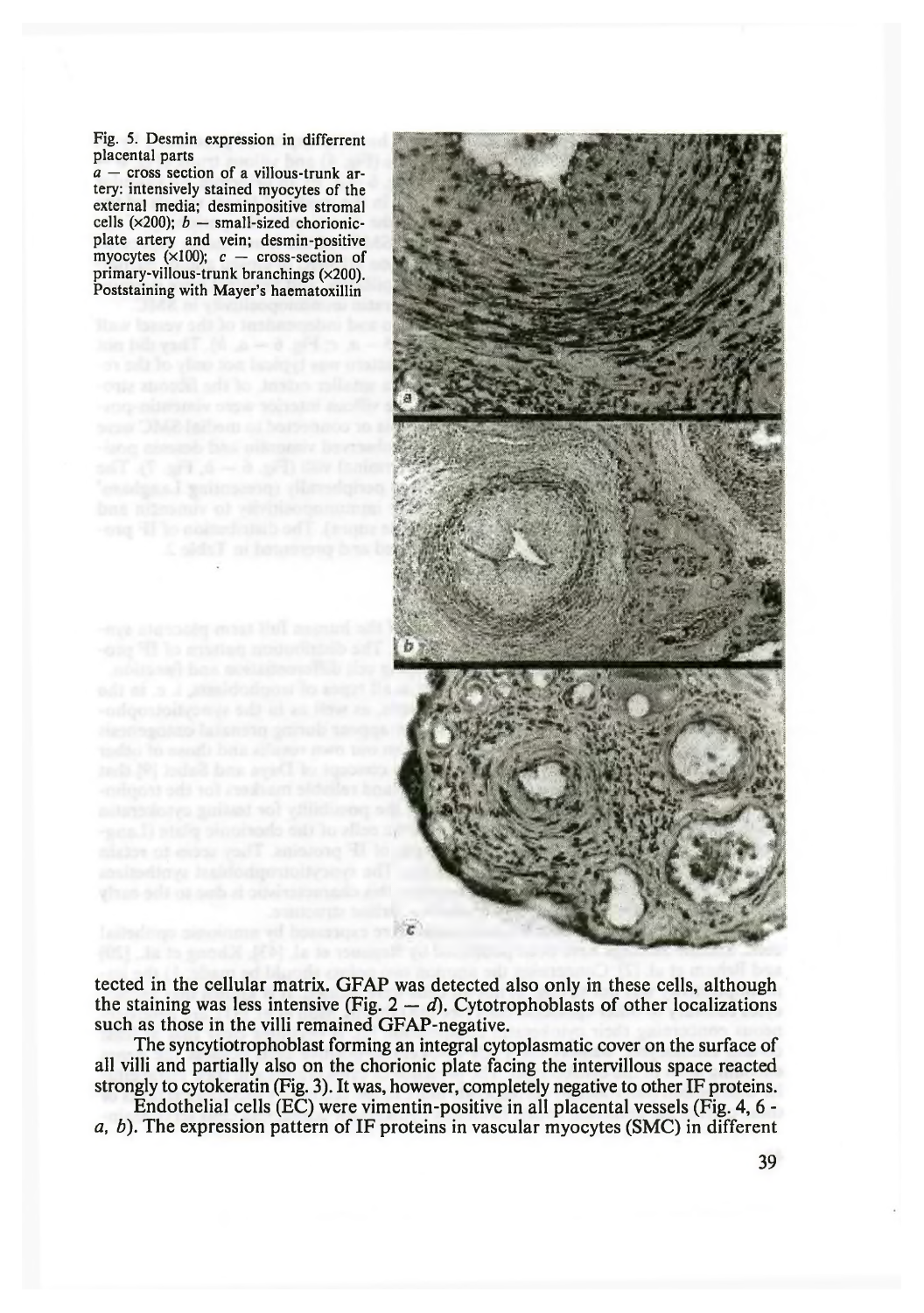placental vessels looked complicated. Vimentin has been expressed practically by all myocytes of larger vessels of the chorionic plate (Fig. 4) and villous trunk (Fig.  $6$ *a*) but only in single SMC of smaller vessels (Fig.  $6 - a$ , *b*). In principle, all vascular SMC reacted to desmin. The reaction intensity in the media of larger vessels of the chorionic plate and villous trunk increased in the direction to the periphery of the wall (Fig.  $5 - a$ , b). It seemed even that most SMCs of the inner media expressed desmin very weakly. In the microcirculatory region all SMC of closed and/or partially muscular media (i. e. arterioles, pre-, postcapillaries, and venules) were desminpositive (Fig.  $5 - c$ ). We did not observe cytokeratin immunopositivity in SMC.

Most villous stromal cells located closely to and independent of the vessel wall reacted positively to vimentin and desmin (Fig.  $5 - a$ , c; Fig.  $6 - a$ , b). They did not display cytokeratin positivity. This expression pattern was typical not only of the reticular stroma of small-calibre villi but also, to a smaller extent, of the Fibrous stroma of the larger villi. In the latter all cells of the villous interior were vimentin-positive and most of those close to the vascular media or connected to medial SMC were intensively stained for desmin  $(Fig. 5 - a)$ . We observed vimentin and desmin positivity in all stromal cells of intermediate and terminal villi (Fig.  $6 - b$ , Fig. 7). The larger cells of the villous interior located more peripherally (presenting Langhans' rather than Hofbauer's cells) showed a weaker immunopositivity to vimentin and desmin but a strong staining for cytokeratin (vide supra). The distribution of IF proteins based on our Findings has been systematized and presented in Table 2.

#### **Discussion**

Our investigation demonstrates that the cells of the human full term placenta synthetize IF proteins of different chemical nature. The distribution pattern of IF protein expression is of interest, especially regarding cell differentiation and function.

We observed cytokeratin-containing IF in all types of trophoblasts, i. e. in the cytotrophoblastic cells of different localizations, as well as in the syncytiotrophoblast. Cytokeratins are the First IF proteins that appear during prenatal ontogenesis [5, 19, 40, 42]. There were no differences between our own results and those of other investigations [2, 3, 20]. Thus we agree with the concept of Daya and Sabet [9] that cytokeratins can be considered as very sensitive and reliable markers for the trophoblast and its derivatives. Therefore we discuss the possibility for testing cytokeratin antibodies on the trophoblast. Cytotrophoblastic cells of the chorionic plate (Langhans' cells behave differently) express all types of IF proteins. They seem to retain their plural potency till the end of pregnancy. The syncytiotrophoblast synthetizes only cytokeratins [3,20, 24, 30]. In our opinion, this characteristic is due to the early and complex differentiation of a syncytial borderline structure.

Along with the trophoblast cytokeratins were expressed by amnionic epithelial cells. Similar Findings have been published by Regauer et al. [43], Khong et al., [20] and Beham et al. [2]. Concerning the amnion two points should be made: 1) the immunopositivity was not strong; 2) not all cells were stained. It is known that amniocytes contrary to other epithelial cells [see the table by Moll et al. [31], are heterogeneous concerning their cytokeratin composition [2]. It becomes clear that at least certain amniocytes, namely the PAN-cytokeratin-positive cells possess the genes encoding most of the cytokeratins. The presence of cytokeratins and their intracellular distribution (laterobasal) corresponds more to the secondary mechanical tasks of these cells in the epithelial entity. Evidently cytokeratin-containing cells serve main-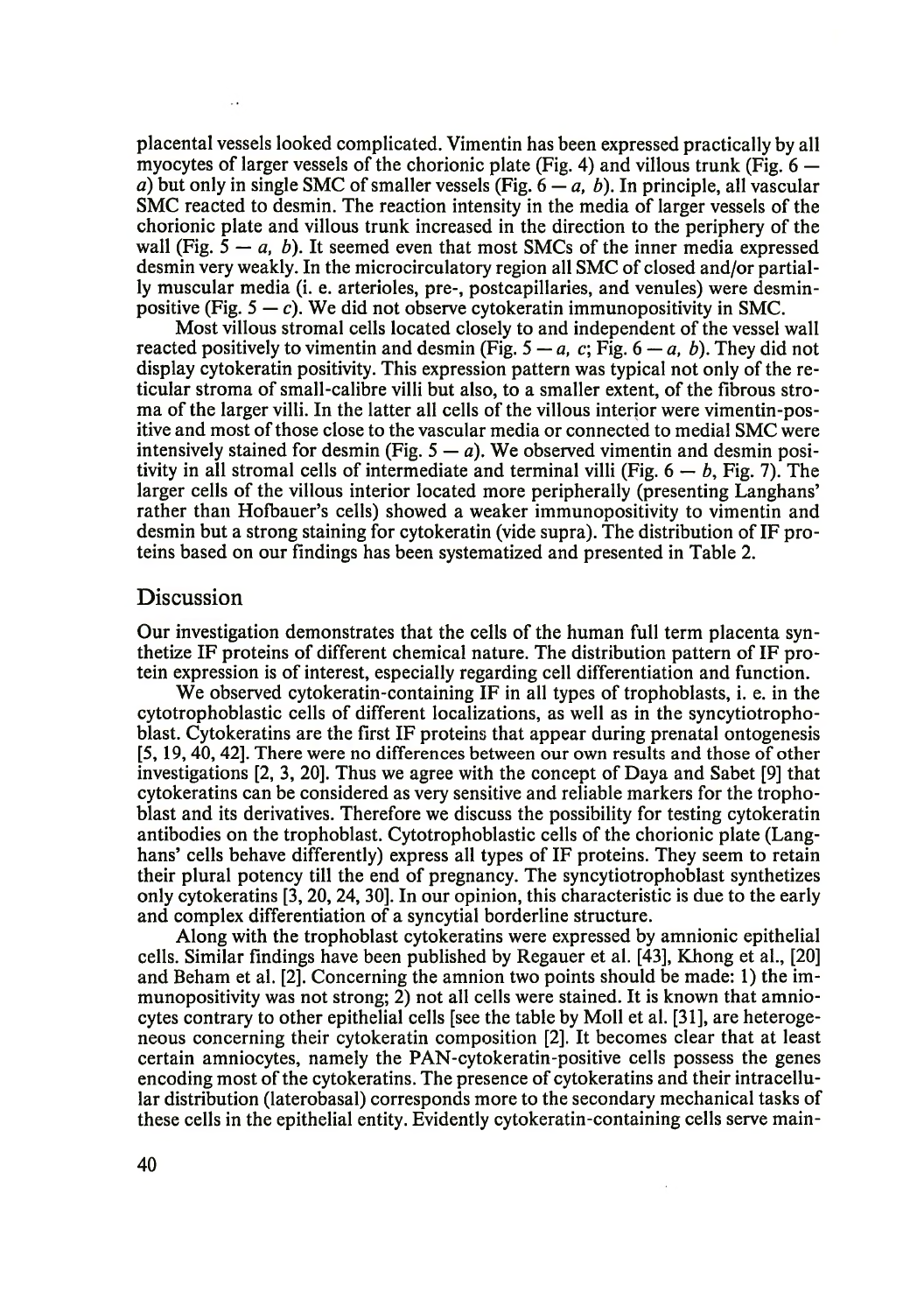Fig. 6. Vimentin expression in a branch of a stromal villus  $(a)$  and of an intermediate villus (6)  $A$  – small-sized artery;<br> $V$  – small-size vein small-size vein (x400)



Table 2. Distribution of IF proteins in placental cells

| Placental cells (Localization)         | Cytokeratin | Vimentin | Desmin  | <b>GFAP</b> |
|----------------------------------------|-------------|----------|---------|-------------|
| Amniotic epithelial cells              |             |          |         |             |
| Cytotrophoblast of the chorionic plate | $+ + +$     | $+ + +$  | $+ + +$ | $+ +$       |
| Syncytiotrophoblast                    | $++++$      |          |         |             |
| Cytotrophoblast of the villi           | $++$        | ┿        |         |             |
| Endothelial cells                      |             | $+ + +$  |         |             |
| Myocytes of large-sized vessels        |             | $+ +$    | $+ + +$ |             |
| Myocytes of small-sized vessels        |             |          | $+ + +$ |             |
| Villous stromal cells                  |             | $++++$   | $+ + +$ |             |

ly for the integrity, stability and protection of the amnionic epithelium as a whole. We failed to identify any other localizations of cytokeratin as Khong et al. [20] — in vascular and villous stromal cells and Lifschitz-Marceil et al. [26] - cytokeratin 18 in pathologically altered placental vessels. It seems that cytokeratin-containing stromal cells described by Khong et al. [20] are free cytotrophoblastic cells.

Initially, vimentin has been considered characteristic for mesenchymal and connective-tissue differentiation marker [13, 40]. Other IF proteins have also been detected [49]. It is the endothelium that expressed vimentin as the only cellular IF protein. Such an expression is characteristic for other vessel endothelial cells of the hu-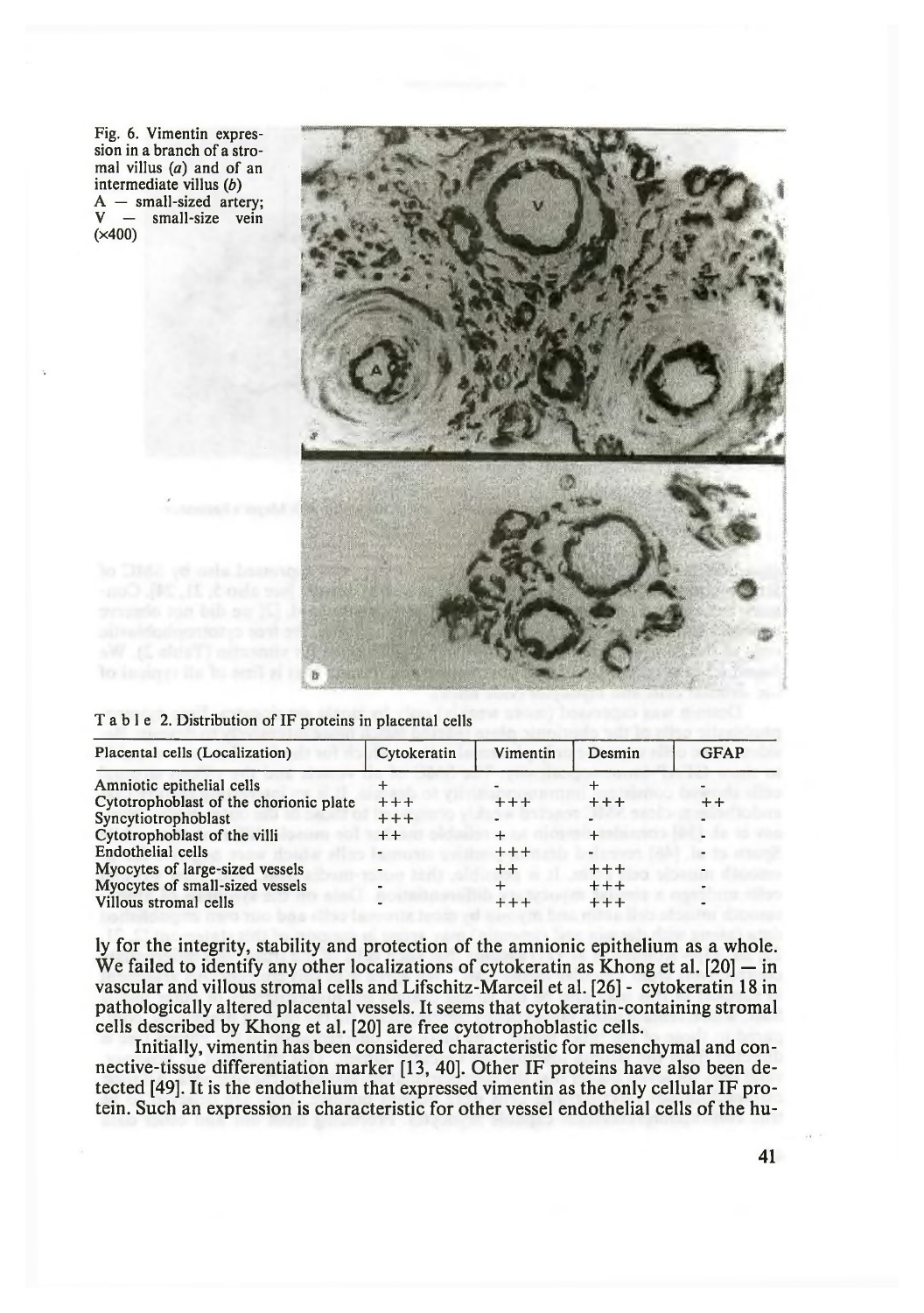

Fig. 7. Desmin-positive stromal cells in a terminal villus The cytotrophoblast shows desmin positivity, too. Poststaining with Mayer's haematoxillin  $(x400)$ 

man body as well [13]. Vimentin immunopositivity was expressed also by SMC of large blood vessels [see also 12, 39,40,45], as well as desmin [see also 5,21,24]. Contrary to Cremer et al. [8], Khong et al. [20] and Beham et al. [2] we did not observe vimentin-immunoreactivity in amniocytes while, as a rule, the free cytotrophoblastic cells of the chorionic plate have intensively been stained for vimentin (Table 2). We found a repeated co-expression of vimentin and desmin that is first of all typical of the stromal cells and myocytes (vide infra).

Desmin was expressed (more weakly) only by single amniocytes. Free cytotrophoblastic cells of the chorionic plate reacted much more intensively to desmin. Besides, these cells were the only placental cells in which for the first time we were able to show GFAP-immunopositivity. The SMC of all vessels and the villous stromal cells showed consistent immunopositivity to desmin. It is an interesting feature that endothelium-close SMC reacted weakly compared to those of the outer media. Nanaev et al. [34] consider desmin as a reliable marker for muscle differentiation while Sparn et al. [46] revealed desmin-positive stromal cells which were negative for asmooth muscle cell actin. It is possible, that outer-media SMC and most stromal cells undergo a similar myocytary differentiation. Data on the synthesis of alphasmooth muscle cell actin and myosin by most stromal cells and our own unpublished data (along with desmin and vimentin) may argue in support of this statement [2, 21, 22, 26, 35]— Kohnen et al. [21] assume that such cells of the trunk villi differentiate contractively from vascular media SMC. We agree with this concept. An argument in support of this may also be the strong desmin immunoreactivity of outer media SMC which remain more myocytically differentiated till the term of pregnancy, compared to those of the inner media. The myocytic differentation in the villous tree is directed from the stroma towards the vascular lumen. This statement is, however, valid only for levels higher that the microcirculatory system of the placenta. All their extraendothelial vascular-wall cells were desmin-positive. They are believed to be true contraction/relaxation-capable myocytes. Preceding from our and other data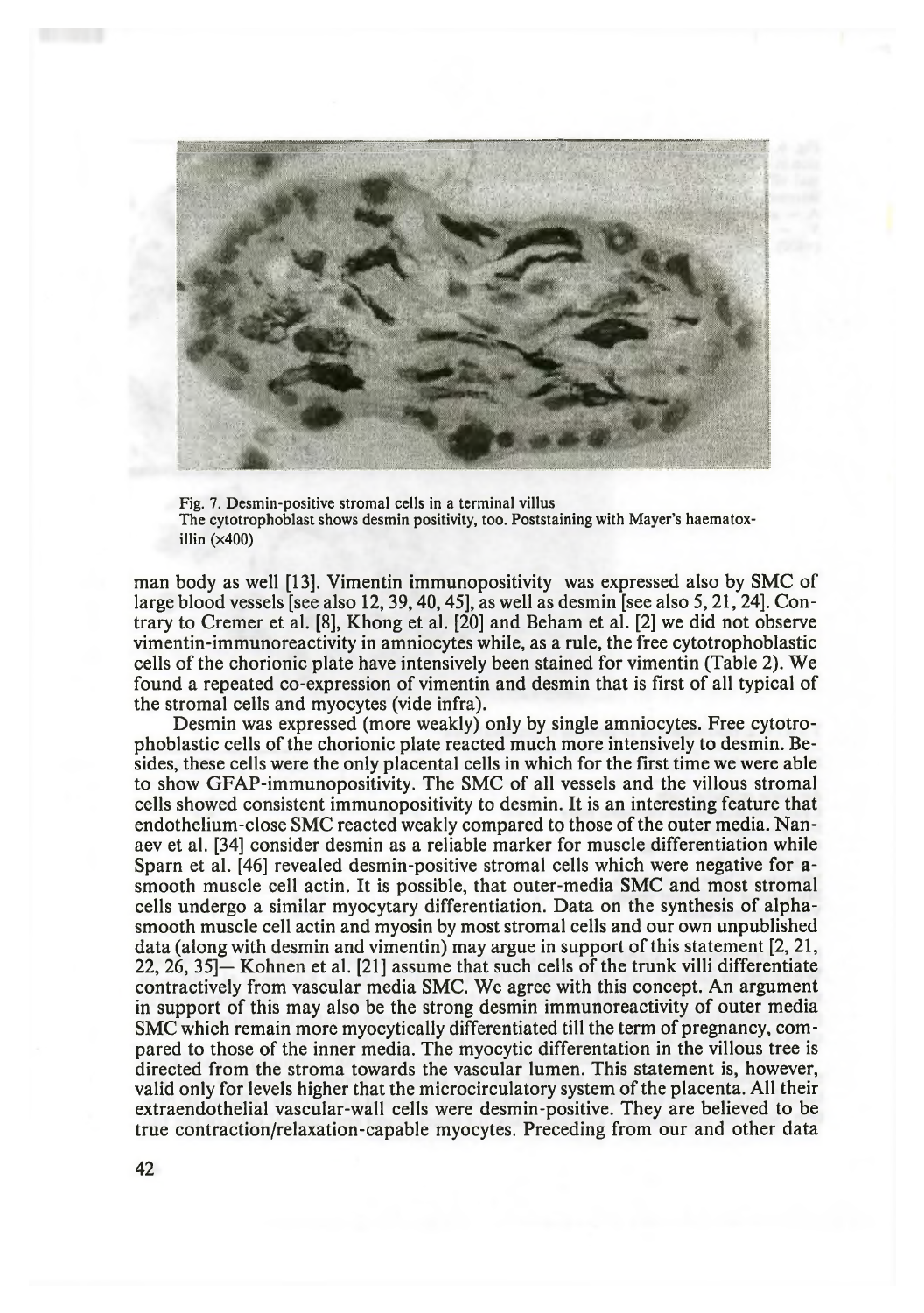available [11,21,22] we can suppose that desmin-positive vascular-wall myocytes as well as stromal cells [i.e."myofibroblasts" in the sense of Gabbiani et al. [15], represent a united autonomous contraction/relaxation system of the villi capable to adapt motor function of the small-size villi. As the placenta lacks nervous supply [4, 36] this system has to react to different mechanical and chemical stimuli such as local release of EDRF [6, 16, 32, 33, 37] and other substances [28, 48]. It most probably maintains a dilatatory tone and relates microcirculation to function.

*Acknowledgements:* The authors wish to thank Mrs M. Boshkova, Sn. Bachvarova, Sn. Vladimirova, P. Stankova and Zl. Dimitrova for their skilful technical assistance and Dr. D. Tomov for the manuscript preparation.

## References

- 1. A l t m a n n s b e r g e r, M., M. O s b o r n, A. S c h a u e r, K. W e b e r. Antibodies to different intermediate filament proteins: cell types-specific markers of paraffin-embedded human tissues. — Lab. Invest., 43, 1981, 147-155.
- 2. В e h a m, A., H. D e n k, G. D e s o y e. The distribution of intermediate filament proteins, actin and desmoplakins in human placental tissue by polyclonal and monoclonal antibodies. — Placenta, 9, 1988, 479-492.
- 3. В 1 a c k b u r n, D. C., K. G. O s t е е n, V. P. W i n f r e y, L. H. H o f f m a n. Oplacental giant cells of domestic rabbit: development, morphology and intermediate filament composition. — J. Morphol., 202, 1989, 185-203.
- 4. B o y d, J., W. Y. H a m i l t o n. The human placenta. Cambridge, W. Heffer & Sons Ltd., 1970.
- 5. B r a d b u t y, F. M., C. D. O c k 1 e f o r d. A confocal and conventional epifluorescence microscope study of the intermediate filaments in chorionic villi. — J. Anat., 169, 1990, 173-187.
- 6. B u 11 e r y, L. D., A. M a c C a r t h y, D. R. S p r i n g a 11, M. H. S u 11 i v a n, M. G. Е 1 d е r, T. M i c h e 1, J. M. P o 1 a k. Endothelial nitric oxide synthase in the human placenta: regional distribution and proposed regulatory role at the fetomaternal interface. — Placenta, 15, 1994, 257-265.
- 7. C o n t o r i n o, M., E. B e l i z z i de M a r c o, P. L e o n c i n i, S. A. T r i p o l d i, L. J. X u, A. P. S a p p i n o, A. S c h m i d t-G r a f, G. G a b b i a n i. Expression of alpha-smooth muscle actin in stromal cells of the uterine cervix during epithelial neoplastic changes. — Int. J. Cancer., 47, 1991, 843-846.
- 8. C r е m е r, M., I. T r e i s s, T. C r e m e r, D. H a g e r, W. F r a n k e. Characterization of cells of amniotic fluids by immunological identification of intermediate-size filaments. — Hum. Genet., 59, 1981, 373-379.
- 9. D a y a, D., L. S a b e t. The use of cytokeratin as a sensitive and reliable marker for trophoblastic tissue. - Am. J. Clin. Pathol., 95, 1991, 137-141.
- 10. D е n k, H., R. K r е p 1 e r, U. A r t 1 i e b. Proteins of intermediate filaments. An immunohistochemical and biochemical approach to the classification of the soft tissue tumors. — Am. J. Pathol., 110, 1983,193-208.
- 11. F е 11 е r, A. C., H. S c h n e i d e r, D. S c h m i d t, M. R. P a r w a r e s c h. Myofibroblast as a major cellular constituent of villous stroma in human placenta. — Placenta, 6, 1985, 405-415.
- 12. F r a n k, E. D., L. W a r r e n. Aortic smooth muscle cells contain vimentin instead of desmin. Proc. Natl. Acad. Sci. USA, 78, 1981, 3020-3029.
- 13. F r a n k e, W. W., E. S c h m i d t, M. O s b o r n, K. W e b e r. Intermediate-size filaments in human endothelial cells. -- J. Cell Biol., 81, 1979, 570-583.
- 14. F r a n k e, W. W., E. S c h m i d t, D. L. S c h i 11 e r, S. W i n t е r, E. J a r a s c h, R. M o 11, H. D е n k, B. W. K a c k s o n, K. 1 11 m e n s e e. Differentiation patterns of expression of proteins of intermediate-size filaments in tissues and cultured cells. — Cold Spring Harbour Symp. Quant. Biol., 46, 1982, 413-421.
- 15. G a b b i a n i, G., M. L e L o u s, A. L. B a i 1 e y, S. B a z i n, A. D е 1 a u n a r y. Collagen and myofibroblasts of granulation tissue: A chemical, ultrastructural and immunologic study. — Virch. B. Cell Pathol., 21, 1976, 133-145.
- 16. Graf, R. G. Schönfelder, J. U. Langer, T. Oney, W. Reutter, H. Schmidt. Das extravasale kontraktile System der Humanplazenta: ein neuer Aspekt fur die Funktion des Organs. — Zentralbl. Gynakol., 116, 1994, 344-346.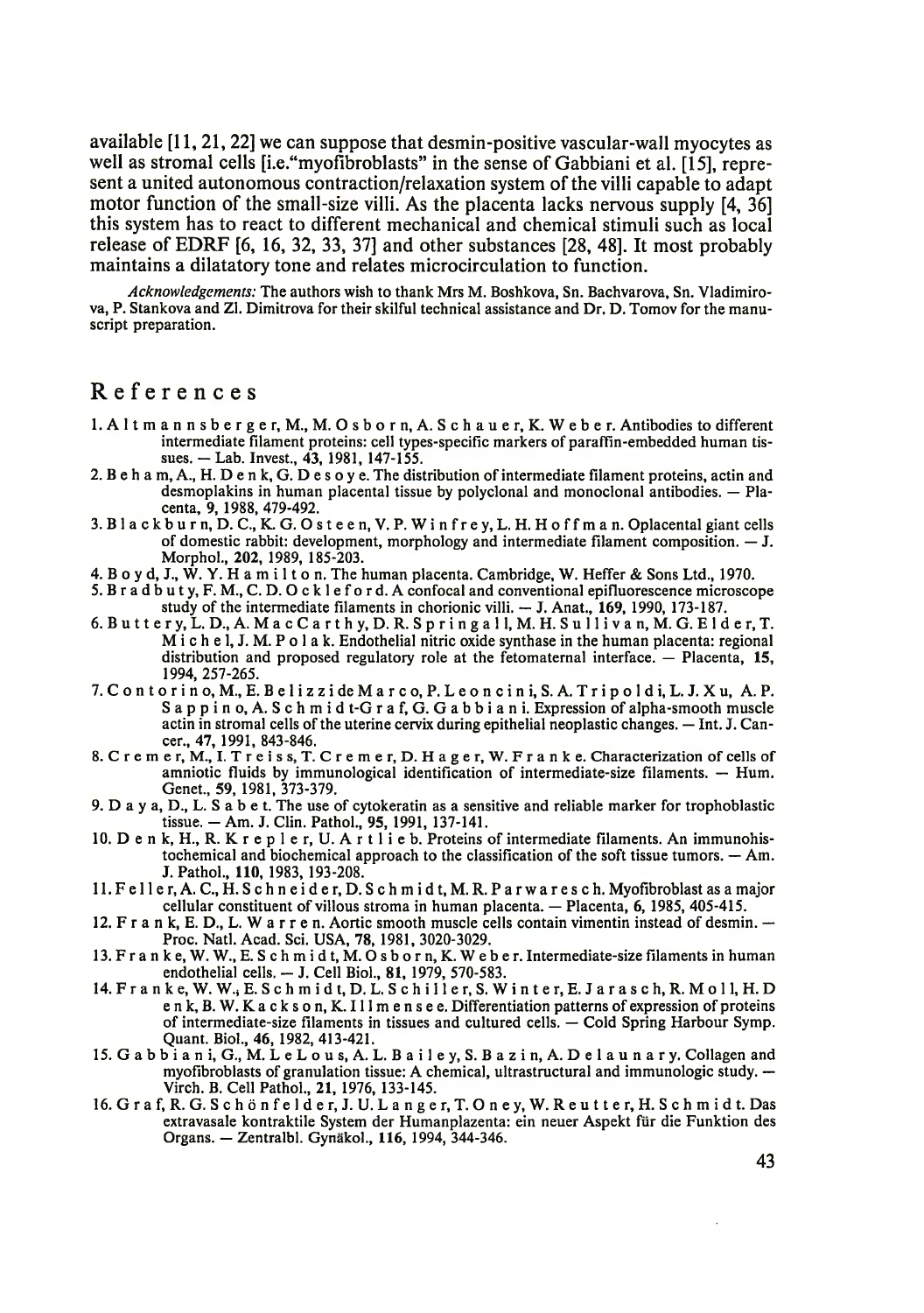- 17. H s u, S., L. P a i n е, H. F a u g e r. Use of avidin-biotin-peroxidase complex (ABC) in immunoperoxidase technique: A comparison between ABC and unlabelled antibody PAP method procedure — J. Histochem. Cytochem., 29, 1981, 577-580.
- 18. H u n t, I. S., S. D e b, T . N. F a r i a, D. W h e a t o n, M. I. S o a r e s. Isolation of phenotypically distinct trophoblast cell lines from rat chorionallantoic placentas. — Placenta, 10,1989,161- 177.
- 19. J a c k s o n, B. W., C. G r u n d, E. S c h m i d t, K. B u r k i, W. W. F r a n k е, K. 1 11 m e n s e e. Formation of cytoskeletal elements during mouse embryogenesis. — Differentiation, 17, 1980, 161-179.
- 20. K h o n g, T. Y., Е. B. L a n e, W. B. R o b e r t s o n. An immunocytochemical study of fetal cells at the maternal-placental interface using monoclonal antibodies to keratins, vimentin and desmin. — Cell Tissue Res., 246, 1986, 189-195.
- 21. K o h n e n, G., V. M i r o n o v, R. D e m i r, M. C a s t e l l u c c i, P. K a u f m a n n. Immunohistochemie und Ultrastruktur kontraktiler Zellen im Zottenstroma der menschlichen Plazenta. - Anat. Anz. Supl., 175, 1993, 37-38.
- 22. K o h n e n, G., P. K a u f m a n n. Expressionsmuster cytoskeletaler Proteine in der Entwicklung des Zottenstromas der menschlichen Plazenta. — Anat. Anz. Suppl., 176, 1994, 10.
- 23. K o n o, H., Y. C. L i n, M. Y a m a g u c h i, A. S a n b u i s s h o, F. P. Z u s p a n, N. F u r u h as h i, A, Y a j i m a. The protein synthesis in human full term placenta cell in monolayer culture system. — Tohoku J. Exp. Med., 161, 1990, 43-47.
- 24. L a b a r r e t е, C. A. Cytoskeletal proteins in chronic villitis of unestablished etiology. Am. J. Reprod. Immunol., 22, 1991, 109-113.
- 25. L a z a r  $\cdot$  d e s, E. Intermediate filaments as mechanical integrators of cellular space.  $-$  Nature, 283, 1980, 249-256.
- 26. L i f s c h i t z-M e r c e i l , В., M. F o g e l , I. K u s h n i r , B. C z e r n o b i l s k y . Chorangioma: A cytoskeletal profile. — Int. J. Gyneol. Pathol., 8, 1989, 349-356.
- 27. L o c k, Y. W., B. H. B u t t e r w o r t h, J. J. M a r g e t t s, K. B u r l a n d. Identification of cytotrophoblast colonies in culture of human placental cells using monoclonal antibodies. - Placenta, 7, 1986, 221-231.
- 28. M c C a r t h y, A. L., R. G. W o o 1 f s o n, B. J. E v a n s, D. R. D a v i e s, S. K. R a j u, L. P o s ton. Functional characteristics of small placental arteries. — Am. J. Obstet. Gynecol., 170, 1994, 945-951.
- 29. M i e t t i n e n, M., V. P. L e n t h o, R. A. B a d l e y, I. V i r t a n e n. Expression of intermediate filamens in soft tissue sarcomas. — Int. J. Cancer., 29. 1982, 541-554.
- 30. M i r e c k a, J., M. H a n a r. Localization of intermediate filament proteins in various structures of the human placenta as revealed by immunoperoxidase technique. — Gegenbaurs Morphol. Jahrb., 136, 1990, 695-708.
- 31. M o 11, R., W. W. F r a n k e, D. L. S c h i 11 е r, B. G e i g e r, R. K r е p 1 e r.The catalogue of human cytokeratins: patterns of expression in normal epithelia, tumors and cultured cells. — Cell, 31, 1982, 11-24.
- 32. M y a t t, L., A. B r e w e r, D. E. B r o c k m a n. The action of nitric oxide in the perfused human fetal-placental cotyledon. — Am. J. Obstet. Gynecol., 164, 1991, 687-692.
- 33. M y a t t, L., D. E. B r o c k m a n, A. L. E i s, J. S. P o 11 o c k. Immunohistochemical localization of nitric oxide synthase in the human placenta. — Placenta, 14, 1993, 487-495.
- 34. N a n a e v, A. K., V. P. S h i r i n s k у, K. G. B i r u k o v. Immunofluorescent study of heterogeneity in smooth muscle cells of human fetal vessels using antibodies to myosin, desmin and vimentin. - Cell Tissue Res., 266, 1991, 535-540.
- 35. N a n a e v, A. K., A. P. M i 1 o v a n o v, S. P. D o m o g a t s k y, G. K o h е n, P. K a u f m a n n. Immunohistochemical study of cells and extracellular matrix of the term human umbilical cord. - Anat. Anz. Suppl., 176, 1994, 126-127.
- 36. N i k o 1 o v, S., T. H. S c h i e b 1 e r. Uber das fetale GefaBsystem der reifen menschlichen Plazenta. - Z. Zellforsch., 139, 333-350.
- 37. N i k o 1 o v, S., K. D i k r a n i a n, M. T r o s h e v a. Das Mikrovaskularsystem (MVS) der reifen menschlichen Plazenta. — Anat. Anz. (in press).
- 38.0 c k 1 e f o r d, C. D., J. W a k е 1 y, R. A. B a d 1 е у, I. V i r t a n e n. Intermediate filament proteins in human placenta. — Cell Biol. Int. Rep., 58, 1981, 762-766.
- 39. O s b o r n, M., J. C a s е 1 i t z, K. W e b e r. Heterogeneity of intermediate filament expression in vascular smooth muscle: a gradient in desmin-positive cells from the rat aortic arch to the level of arteria iliaca communis. — Differentiation, 20, 1981, 196-208.